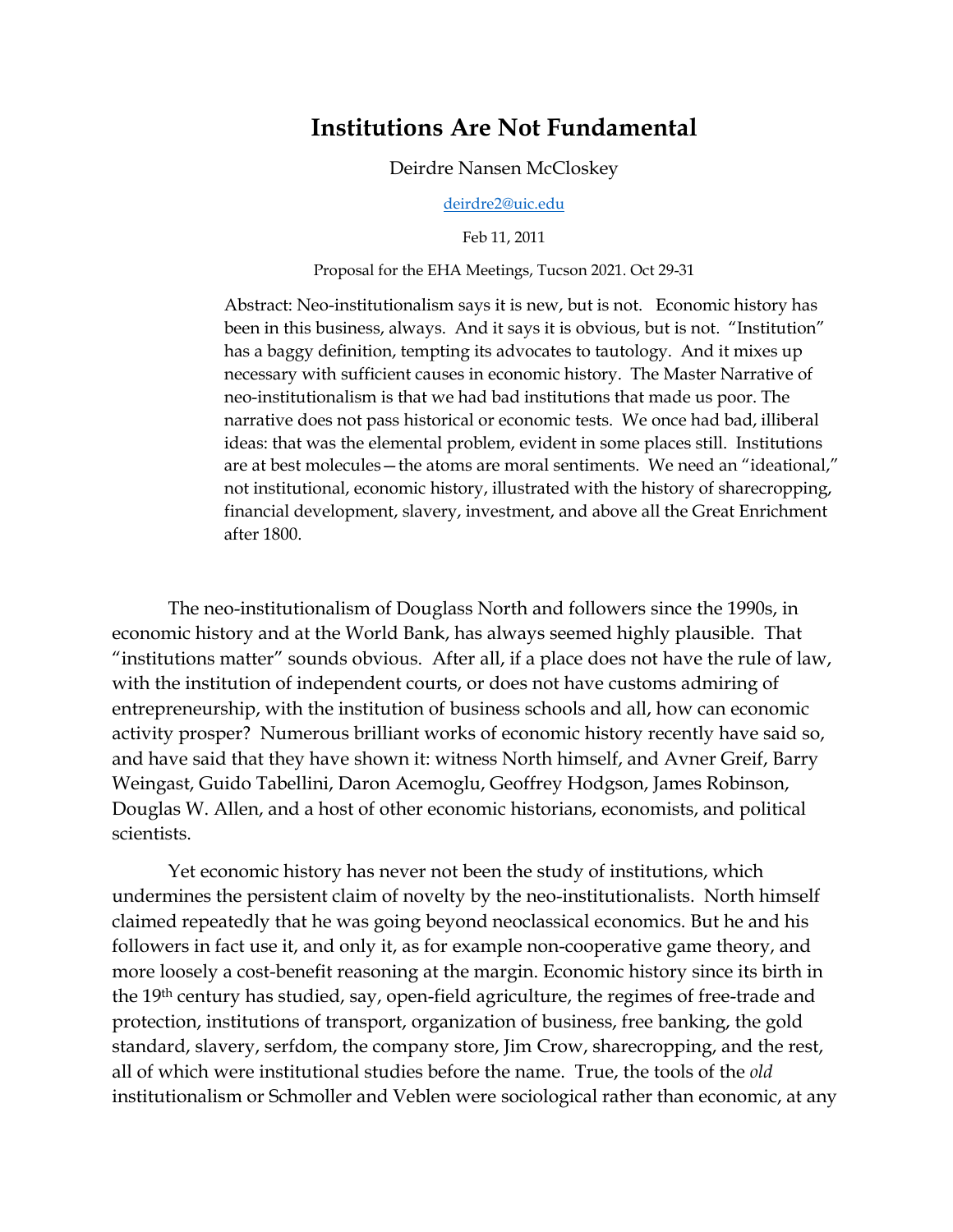rate by the standard of neo-classical economics, which the oldsters called "English." But all economic historians of any sort studied "institutions," Schmoller a century and a half ago on guilds with qualitative early pre-sociology, Sheilagh Ogilvie in the past decade on guilds with quantitative late-Austrian economics.

One reason the claim that "institutions matter" seems obvious, then, is that in case after case the economic history since the discipline began obviously fits. The Peculiar Institution undoubtedly "mattered" for, say, the contrast in labor force participation in the south and the north. Listen to that acute observer, Alexis de Tocqueville, about the contrast in 1831 between the two banks of the Ohio River. On the Kentucky bank, "society is asleep; man seems idle," because slavery had made physical labor undignified for whites. On the Ohio bank, by contrast, "one would seek in vain for an idle man." (Compare white Afrikaners in the 19<sup>th</sup> century.)

But the word "institution" is baggy. At one point it is used as formal, black-letter laws, the Fugitive Slave Act, say. At another point it is used as "informal" institutions, what Acemoglu and Robinson in their recent book call "norms," such as the norm that Blacks whether free or enslaved are to be treated as inferior. The trouble, then—and another source of the obviousness—is that institutions are bring defined as all human practices. Obviously, human practice can be "explained" by naming its cause as the same human practice. The problem is similar to the definition of utility maximization as anything that a human does, making the theory into a tautology—maybe a useful one for orderly accounting, but not therefore a proposition that could be contradicted by evidence. Slavery is explained by the institution of slavery. *A* is *A*. If Congress passes a Fugitive Slave Act, and if it is enforced, and if enough people agree with it, and if courts exist, and if any number of other ancillary conditions hold, then fugitive slaves will be captured. The legal institution ordering that fugitive slaves be captured, modulo ancillary norms, results in fugitive slaves being captured. Thus an institutionalist pseudo-explanation. It doesn't get down to the elements.

Note that neo-institutionalism, and in fact in much of economics and history and economic history, mixes up isolated and ancillary *necessary* conditions for an outcome, such as the Great Enrichment since 1800, with jointly *sufficient* conditions. The literature on financial institutions—an active capital market, say, though mainly in British bonds to pay for war against the French—supposes that the ill-name "capitalism" depends on them. So Schumpeter argued, pointing to an alleged origin of banking in Italy. Obviously, capital is necessary for any economic system. Obviously, any economic system requires some way of marshalling the abstention from consumption for accumulating the capital. Obviously, it is then said, without such institutions—such as in the actual British event the Bank of England and the market for consols— "capitalism" cannot take place. So it is argued. But there is no showing that the "some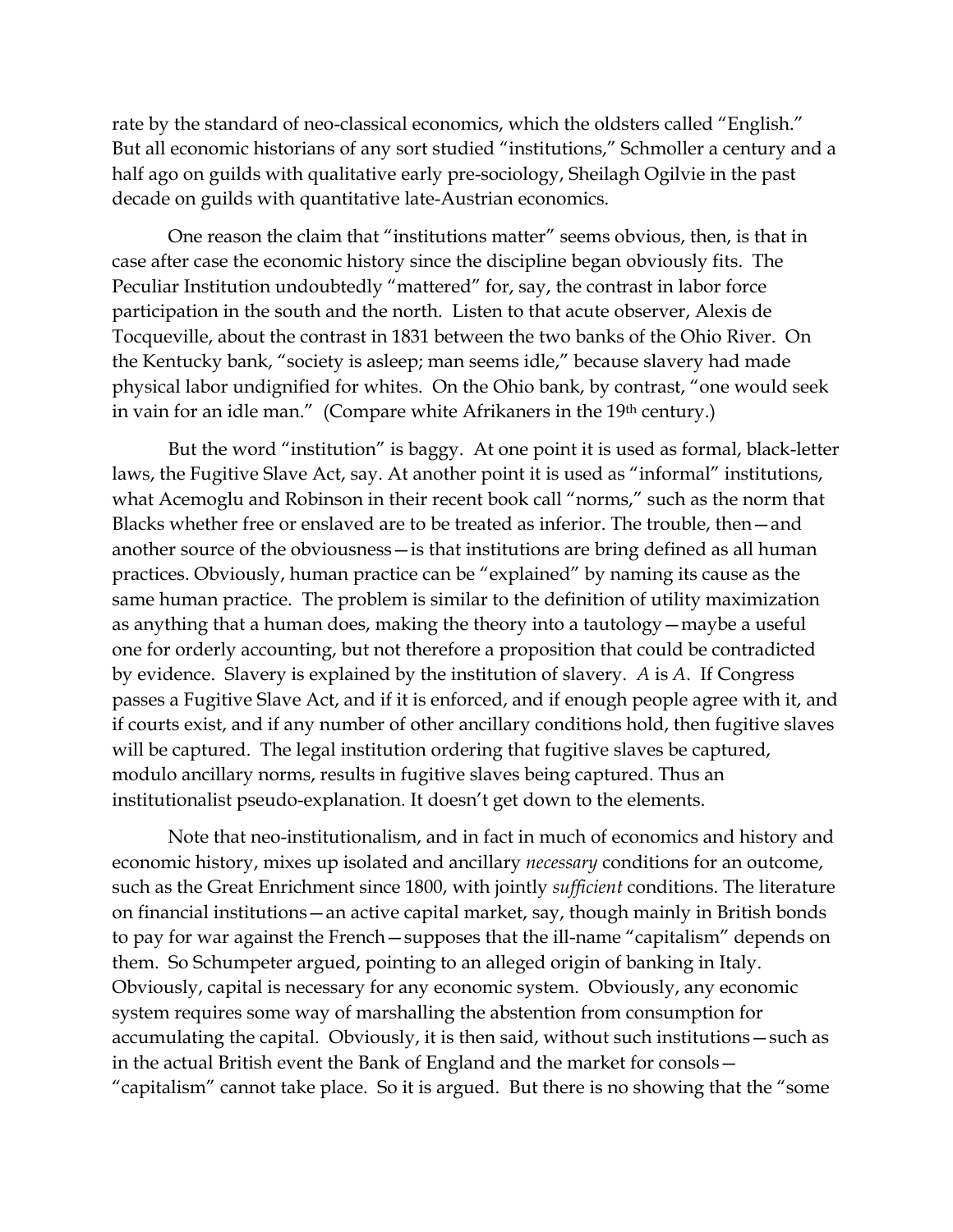way" had to be the way it was done in 17<sup>th</sup> century Holland and then 18<sup>th</sup> century Britain. That was Fogel's point in *Railroads and American Economic Growth,* a characteristically economic point that there's more than one way to skin a cat, that substitutes are possible*.* In finance as in transport and manufacturing other "ways" back to the Mesopotamians and Chinese sufficed to marshal the savings. Medieval villagers borrowed from each other, and from the lord of the manor. Savings rates in the Middle Ages were arguably higher than in 18th-century Britain. Some "way" is obviously necessary. But considering its substitutes—the point is Gerschenkron's—it is by no means a sufficient perquisite in explaining what we want to explain, modern economic growth.

Necessary conditions are historically infinite in number—the existence of banks or their substitutes, courts of their substitutes, peace or its substitute, and on and on: water liquid above zero centigrade, a labor force, some means of transport, some literacy, the arrow of time, the universe. But the historically salient *sufficient* conditions are strictly limited, and are what we seek as historical scientists. Neo-institutionalism elevates a widely extant necessary condition such as peace (as in the Dutch Republic 1568-1648? As in Britain 1692-1815?) or a questionably necessary condition such as this or that institution of property rights (corporations, say). Yet some ways with peace and property rights have been enforced in every society since Eden. Calling such a one The Cause of modern growth would be like elevating the existence of the tomato in Europe after the Columbian Exchange to the cause of the glories of *sauce tomate* in French cuisine. It was necessary, obviously. But not sufficient, equally obviously. The British and the Dutch and the Germans had the necessary tomatoes, too, but did not have the sufficiencies of royal traditions and common tastes that made for their glorious Italian and then especially French use. Tomatoes, labor, and capital in France made for French cuisine; in Germany, German.

This is to say institutions, unless defined tautologically as all human practices, are intermediate causes, not ultimate causes. They are social mixtures or molecules, not atoms, not to speak of subatomic particles. In Mill and Marshall the institution of sharecropping was taken as given, as ultimate, and its results were treated therefore as a tax. The tax model implied that sharecropping would not be efficient compared to either fixed-rent tenants or outright owners. But D. Gale Johnson in agricultural economics, then more precisely Joseph Reid, Steven N. S. Cheung, and Robert Higgs in historical economics, and then Joseph Stiglitz on the blackboard, noted that all three forms of tenure often exist side by side. The fact implies by elementary economics that at the margin sharecropping must have been equal in efficiency to the other tenures. The tax model is false. Something more basic, such as risk avoidance or transaction cost, is the cause, and may even be the ultimate atoms of human action.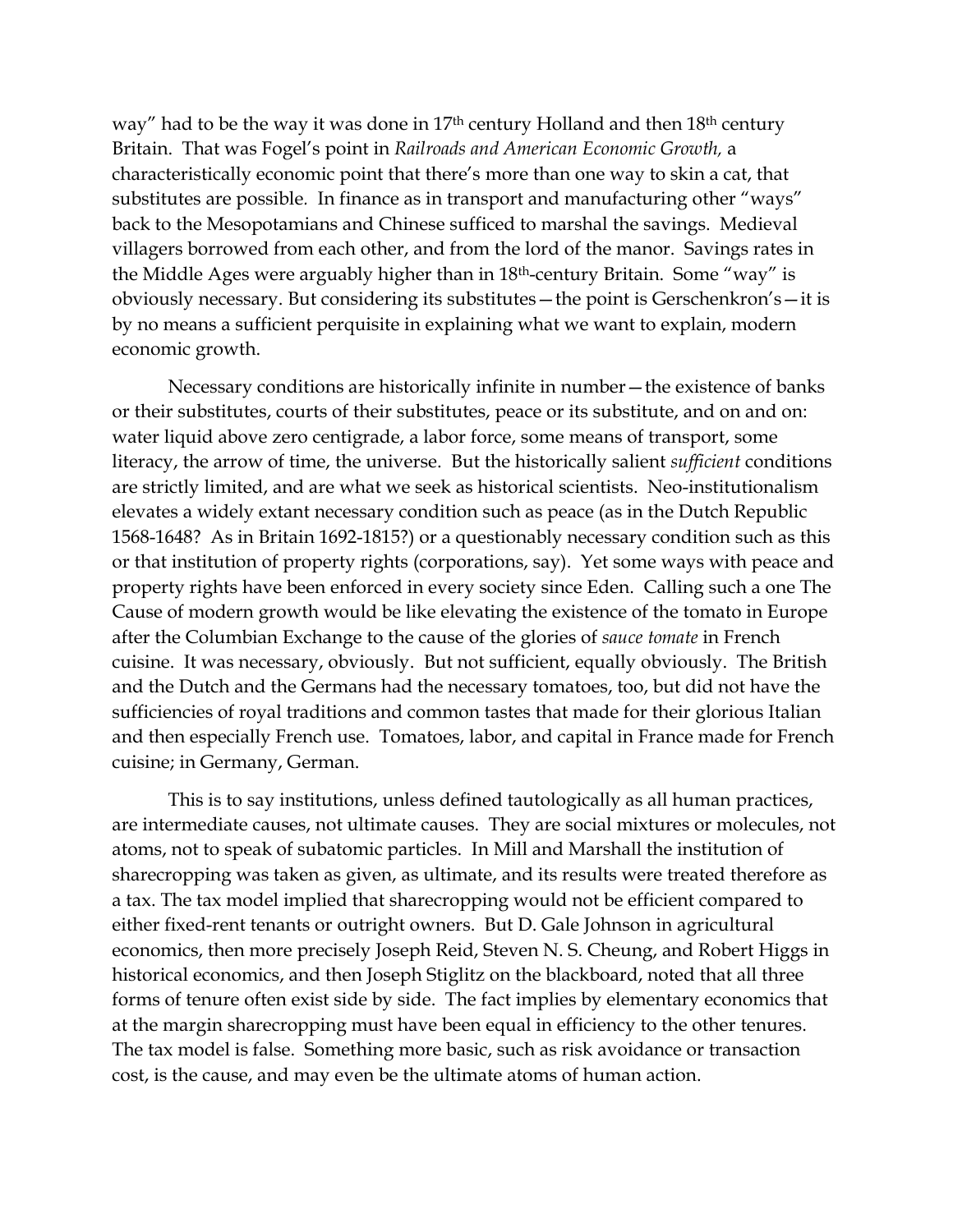Neo-institutionalism has a Master Narrative, mistaken in such matters. The Narrative is that once we had bad economic institutions (compare Mill on *métayage*, French sharecropping), but now they are better, and so we are rich. Or once we had bad political institutions, but now we have constitutions, and so we are liberated. The classic article by North and Weingast on the three-hundredth anniversary of the Glorious Revolution of 1689 argued that English law was until then defective in property rights, but then became good, and made the modern world. The book that North, Wallis, and North wrote in 2009 had a similar theme. Good institutions (call them *N*) imply growth and liberty, *G*. So the Narrative is that  $N \rightarrow G$ .

There are two scientific problems here. The first, an historical and comparative one, is that numerous places have had good institutions, *N*, but did not experience the Great Enrichment and liberal outcomes, *G*. Ancient Israel had the rule of law, as did imperial China, in some ways better *Ns* than Europe in the 18th and 19th centuries. For that matter, England had good property and contract law from the time of Edward I, that is, 1272. Yet northwestern Europe had a Great Enrichment, only after 1800, and those places, including medieval England, did not.

The second, an economic and quantitative one, is that the Great Enrichment was far larger than any correction of, say, legal disabilities can explain. The Enrichment was, more or less 3,000 percent over the miserable base in 1800. The base of 100 could have experienced static inefficiencies caused by very bad laws of, say, 30. Adding 30 to 100 does not get to 3,000. Changes in *N* do not have oomph anything close to the changes in *G* to be explained. The uniquely liberal ideas of the late 18<sup>th</sup> century permitted ordinary people to have a go, and go they did, liberated from conventions of hierarchy that had long suppressed human creativity. Ideas, as Paul Romer has observed, have economies of scale that no material or legal input can match. Once the steam engine in invented, anyone can use it. Sheer investment in physical and human capital without new ideas experience sharply diminishing returns. A legal change such as the limited liability corporation requires, as indeed liberalism more widely did, moral sentiments supporting it.

The correct model of modern economic growth, contrary to neo-institutionalism, and indeed much of modern economics (as Dani Rodrik has observed), is not  $N \rightarrow G$ , but *N* and *I* and  $f(N,I) \rightarrow G$ . Ideas, *I*, are to be thought of as sound, pretty favorable ethical ideas about bourgeois and then working-class people acting in voluntary trades and trying out betterments such as the steam engine or, as Huck Finn put it, lighting out for the territories. Likewise, the Institutions, *N*, are to be thought of as not perfect but pretty good incentives, such as permission to invent in 1892 mail-order retailing or to move in 2012 to North Dakota to work as a roughneck on an oil rig. It includes as well the interests (another *N* in its second letter) that drive rational-choice neo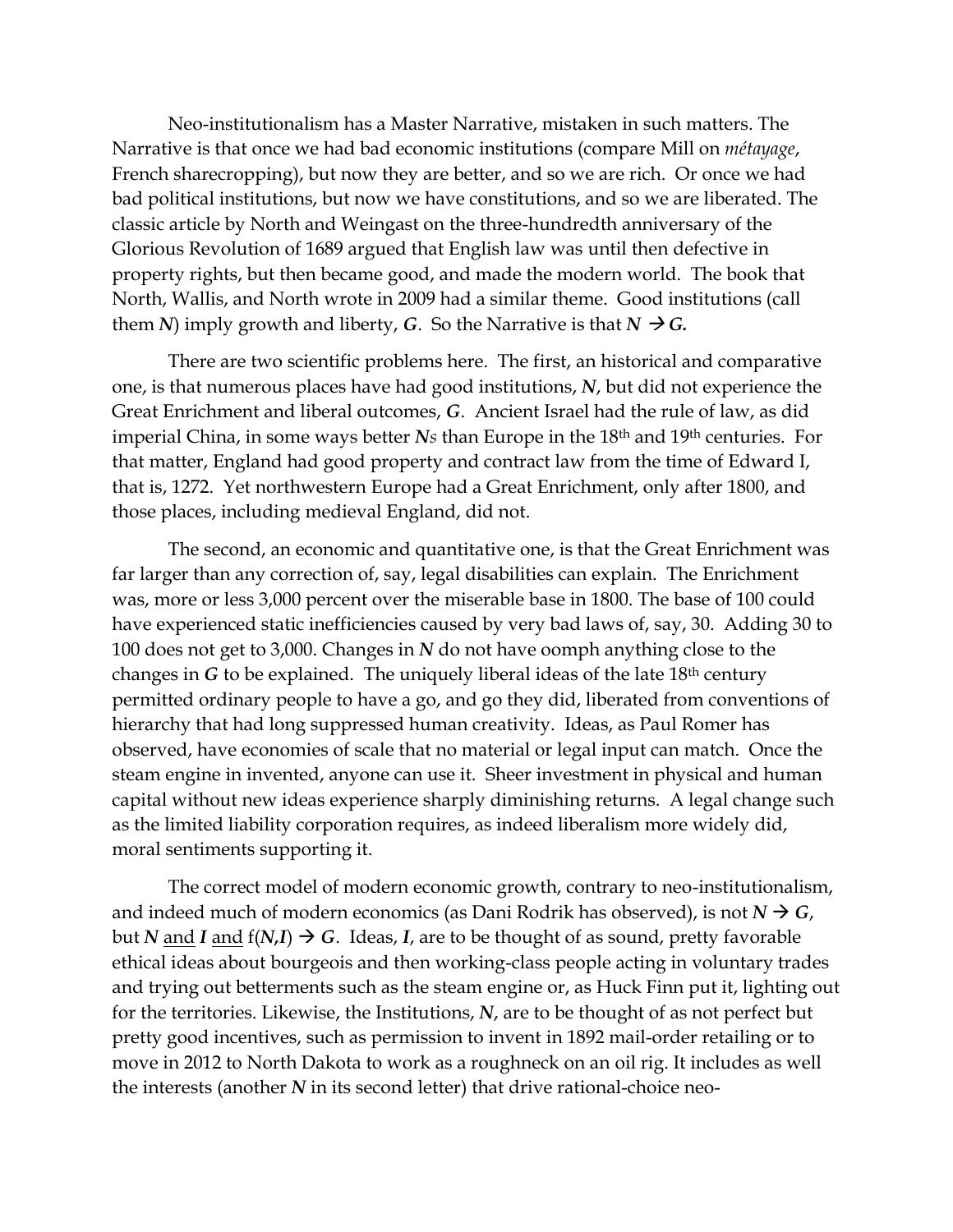institutionalism. The function f(*N,I*) acknowledges that ideas and institutions (and interests) interact. Ideas shape institutions and vice versa What actually changed in the 18th century in Britain and offshoots was *I*—ideas such as that commerce is not evil and that all people are created equal—not mainly *N*, the sluggish institutions such as English common law.

If one believes the simple neo-institutionalism  $N \rightarrow G$ , then it follows in strict logic that not- $G \rightarrow$  not-*N*. The hunt is on for institutions *N* that failed, and that kept nations failing, resulting in a sad not-*G*, as in Acemoglu and Robinson's book of 2012, *Why Nations Fail.* But if one believes that *N* and *I* and  $f(N,I) \rightarrow G$ , then it follows in equally strict logic that not- $G \rightarrow$  either not-*N* (bad institutions) or not-*I* (bad ideas) or bad consequences of f(*N,I*), or all of them. (This elementary point in logic has been known in the philosophy of science since 1914 as Duhem's Dilemma; it disposes in a line of symbolic logic the Samuelsonian /Friedmanite falsificationism underlying econometrics.) The hunt is on for *either* bad institutions *or* bad ideas *or* bad interactions between the two, with no presumption that hunting for the bad-idea or the badinteraction possibility is somehow less of a scientific priority.

Consider, for example, an institution that undoubtedly did encourage growth, a large free-trade area, in which a highly local vested interest could not block betterment. A typical product of early liberalism was to divest the local interests, for example the fiercely protectionist cities of medieval times, or royal protectionism in early modern times. The large free-trade area was expressed in black-letter law in the American Constitution, though requiring later ideational defenses (*I* interacting with another *I*) by Supreme-Court justices (*N*).

But the trouble is that even with a large free-trade area in black-letter law, the irritating competition from across the mountains or the seas might inspire people to petition the State for protection. Consider K Street in Washington. In the individual states of the US, for example, widespread state licensure laws for professions (tightening in recent decades) and the state prohibition of branch banking (though loosening in recent decades) have such a source. Without a moral sentiment of a liberal *I* such as spread in the UK and in lesser ways in the US during the early 19<sup>th</sup> century that such petitioning is shameful, the black letters will be dead letters. Not- $I \rightarrow$  not- $G$ . Ideas matter, ideology matters, ethics matters, and what the Austrian economists call "human action" (as against Samuelsonian re-action) matters—in themselves and in their interactions with institutions formal and informal.

The argument suggests a reorientation for economic history, or indeed for economics and history more widely, a turn away from an historical materialism that came to dominate social science after Marx, towards what Joel Mokyr and Jack Goldstone and a few other have conjured with recently, an "ideational" turn. The Great